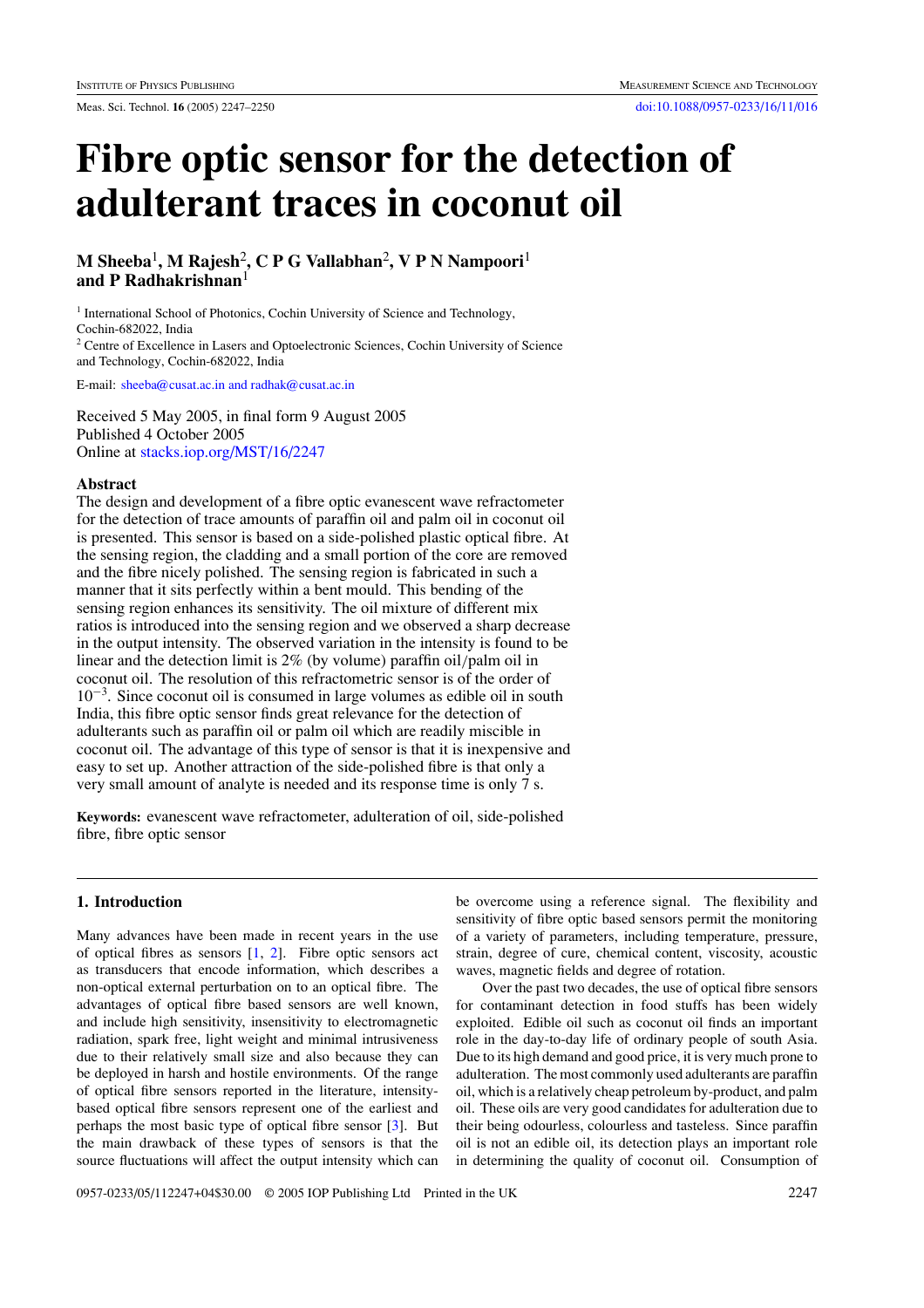<span id="page-1-0"></span>

**Figure 1.** The side-polished fibre optic sensor for the detection of traces of adulterant oils in coconut oil.

paraffin oil causes many health hazards. Petroleum, paraffin, paraffin oil and propylene glycol are all derivatives of mineral oil which dissolve the natural oil of skin and hence skin becomes more dehydrated. It is indigestible and prolonged use may cause leukaemia. Hence it is very important to check the purity of coconut oil. There are no precise techniques for finding traces of paraffin oil or palm oil in coconut oil. Here, we describe a fibre optic evanescent wave based sensor for the detection of trace amounts of paraffin oil and palm oil in coconut oil. The sensing head is basically a multimode sidepolished plastic fibre [\[4](#page-3-0)]. The plastic fibre has the advantage of low cost, high degree of mechanical flexibility, tensile strength and breaking strength. The fibre is polished in such a manner that a large number of core modes get coupled to the analyte. This increases the sensitivity of the sensor to a great extent. The main advantage of this type of sensor is that it is very rugged and is washable and reusable. In the side-polishing technique  $[5, 6]$  $[5, 6]$  $[5, 6]$  $[5, 6]$ , the core is exposed directly to the analyte and due to bending of the sensor head the sensitivity further increases.

#### **2. Theory of operation**

When light propagates in an optical fibre, a fraction of the radiation extends a short distance from the guiding region into the medium of lower refractive index that surrounds it. This is the evanescent field. This evanescent energy may interact with analytes that attenuate it by means of refractive index changes, absorption or scattering. We have the relation [\[7](#page-3-0)]

$$
P_{\text{out}} = P_{\text{in}} \frac{\left(n_1^2 - n_s^2\right)}{\left(n_1^2 - n_2^2\right)}\tag{1}
$$

where  $n_1$  is the refractive index of the core,  $n_2$  is the refractive index of the cladding,  $n_s$  is the refractive index of the sample surrounding the core,  $P_{\text{in}}$  represents the total power injected into the guided modes of the fibre from the source and *P*out represents the power coupled to the fibre end after the sensing region to reach the detector. It is evident from this equation that power coupled to the fibre after the sensing region decreases linearly with the increase in  $n_s^2$  [\[8\]](#page-3-0). Here, this result is exploited to construct a fibre optic refractive index based sensor to detect adulterants in coconut oil.

The amplitude  $E(x)$  of the evanescent field decreases exponentially with the distance *x* from the core–cladding interface according to the equation

$$
E(x) = E_0 \exp(-x/d_p) \tag{2}
$$

where  $d_p$  is the penetration depth.

The penetration depth describes the distance from the interface where the intensity of the evanescent field has decreased to  $1/e$  of the initial intensity  $E_0$ .

The magnitude of the penetration depth is given by

$$
d_{\rm p} = \frac{\lambda}{2\pi n_1 \left[ \sin^2 \theta - \left(\frac{n_2}{n_1}\right)^2 \right]^{1/2}}\tag{3}
$$

where  $\lambda$  is the vacuum wavelength,  $\theta$  is the angle of incidence and  $n_1$ ,  $n_2$  are the refractive index values of the core and the cladding, respectively. From equation  $(3)$  it is clear that the penetration depth  $d_p$  increases with the cladding refractive index, indicating an increase in the magnitude of the electric field present in the cladding medium and thus a reduction in the electric field within the core.

The normalized frequency (fibre *V*-parameter) is given by

$$
V = \frac{2\pi a}{\lambda} \sqrt{n_1^2 - n_2^2}
$$

where *a* is the core radius.

This equation shows that the *V*-parameter decreases when the cladding refractive index increases. Since the number of modes *N* propagating within the fibre is proportional to the square of the normalized frequency, it can be inferred that increasing the refractive index of the cladding reduces the number of modes propagating within the fibre. It can be concluded from the theoretical treatment that adulteration of coconut oil and the corresponding refractive index changes affect the higher order modes and these higher order modes can be used to detect the presence of adulterant oil in coconut oil [\[9–13](#page-3-0)].

#### **3. Experimental setup**

The experimental setup consists of a laser source, a sidepolished fibre sensor head and a detector (figure 1). The contact area of the bent portion of the fibre with the sample is  $7 \text{ mm} \times 0.5 \text{ mm}$ . The laser source used for the investigation is an intensity stabilized 4 mW diode laser emitting at 670 nm. The laser beam is focused onto the sensor head. The output is measured from the other end of the sensor head using an optical power meter (Newport 1825C). The step index plastic optical fibre used (Super ESKA, SK-40) has a core diameter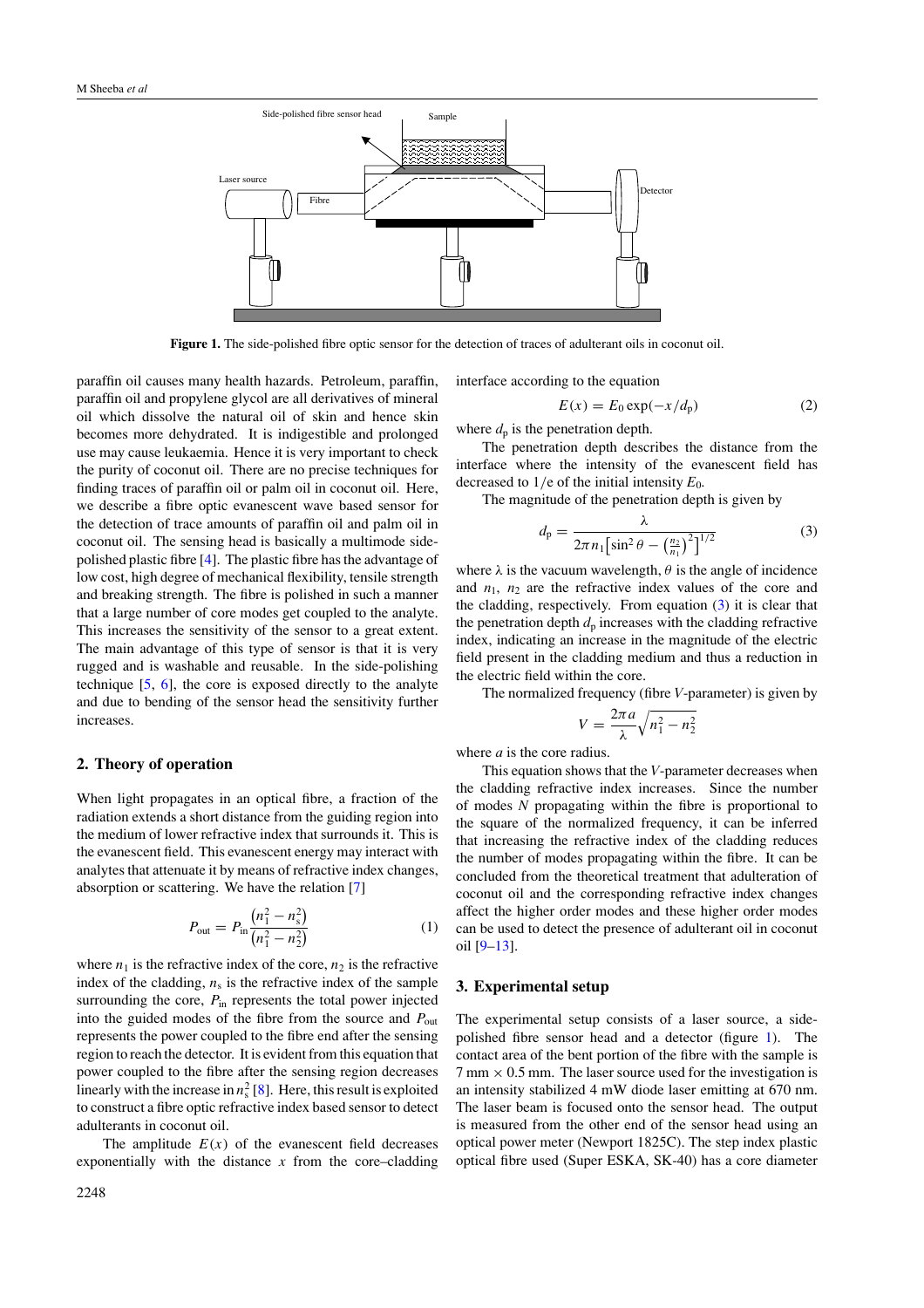of 980  $\mu$ m and a numerical aperture of 0.5. The core and the cladding refractive indices are 1.49 and 1.41, respectively. The core material is polymethylmethacrylate (PMMA) and the cladding is a thin layer of fluorinated polymer. The test samples for this investigation have been prepared by changing the concentrations of paraffin oil in a fixed volume of coconut oil. Studies were also carried out by mixing palm oil in a fixed volume of coconut oil. Here, paraffin oil and palm oil are used as adulterants. Sample mixtures of increasing refractive indices are prepared by taking increasing concentrations of paraffin oil and palm oil in coconut oil. The refractive indices of samples are measured using a multiwavelength Abbe refractometer (ATAGO DRM2). The refractive indices of pure coconut oil, paraffin oil and palm oil are found to be 1.449, 1.476 and 1.454, respectively.

#### *Fabrication of the sensor head*

The side-polishing of an optical fibre has been extensively studied and reported, and it is a very good method to access the evanescent field of the guided mode [\[14](#page-3-0), [15\]](#page-3-0). For the fabrication of the sensor head we use a few centimetres of a multimode step index plastic optical fibre. To begin with an epoxy resin block is made and the fibre is inserted into the block. The resin block is manufactured in such a manner that the fibre sits inside it in a bent fashion. The bending provides added sensitivity to the sensing head by allowing more modes to get coupled to the sample placed on it. After the fibre is placed inside the resin block the top portion of it is polished by using abrasives. The polishing is continued until the top portion along with a portion of the cladding is peeled off. It is again polished by using finer abrasives. The polishing is done until a flat surface is obtained and enough power is coupled to the outside region. A glass sample holder is used to hold the sample over the sensing region. The whole assembly is made very compact so that only 0.5 ml of the sample is needed for the whole experimental investigation.

The intensity of the propagating electromagnetic field can be perturbed by the external medium present on the polished surface due to the penetration of the evanescent field into that medium. The propagating light output is sensitive to the refractive index of the surrounding medium.

## **4. Results and discussion**

The results obtained on the basis of the experimental data are as follows. Figure  $2(a)$  shows the plot of the normalized output power *P* as a function of  $n_s^2$  of different concentrations of test samples of paraffin oil in coconut oil. To improve the reliability of our measurements the readings before and after the sample is added are noted each time and by taking the ratio we get normalized output. The graph shows linear behaviour as expected from equation [\(1\)](#page-1-0). Figure 2(*b*) shows the variation in the refractive index with volume percentage of adulterants in coconut oil. Figure  $2(c)$  shows the decrease in output intensity with the increase in the amount of adulterants. Since the adulterant oils used are colourless (low absorbance) at the wavelength of light being used (670 nm), the reduction in transmitted light intensity is only due to the refractive index variation. The refractive index variation occurs within the



**Figure 2.** (*a*) Variation of the normalized output power *P* with  $n_s^2$  of test samples of paraffin oil in coconut oil. (*b*) The refractive index of sample mixtures against the volume percentage of paraffin oil*/*palm oil in coconut oil. (*c*) Normalized output power against the volume percentage of paraffin oil*/*palm oil in coconut oil.

penetration depth  $d<sub>p</sub>$  of the evanescent field of the guided wave. As the concentration of paraffin oil increases, the refractive index of the medium surrounding the sensor head increases, which results in a reduction of output power as illustrated by the theory. The slope of the calibration graph (figure  $2(b)$ ) gives the sensitivity of the sensor. From the plot it is clear that we can detect a minimum of 2% paraffin oil*/*palm oil in the test sample. To find the response time of the sensor, the output of the power meter is connected to a digital multimeter (HP 34401A) which in turn is interfaced to the computer using the